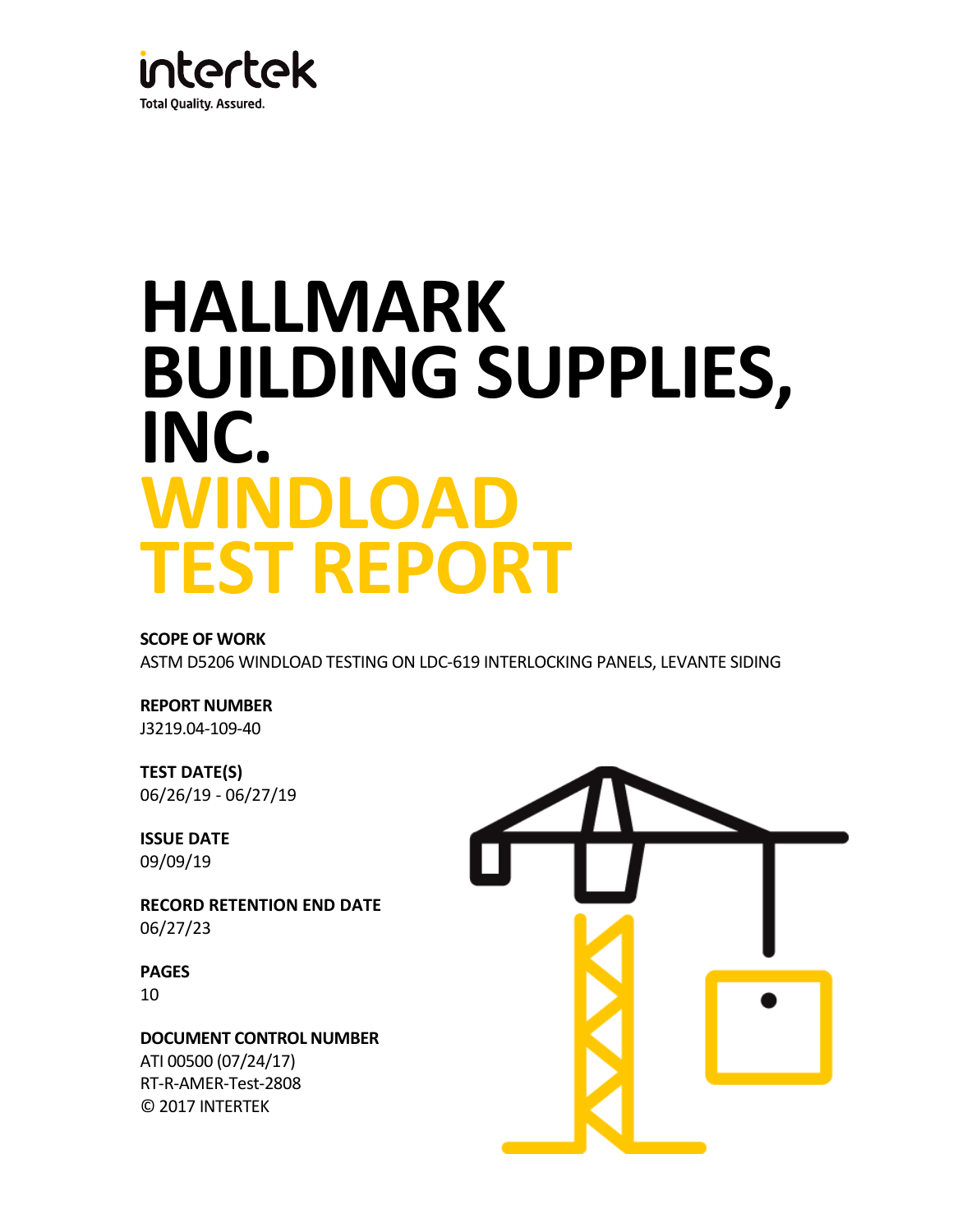

130 Derry Court York, Pennsylvania 17406

Telephone: 717-764-7700 Facsimile: 717-764-4129 [www.intertek.com/building](http://www.intertek.com/building)

#### **TEST REPORT FOR HALLMARK BUILDING SUPPLIES, INC.**

Report No.: J3219.04-109-40 Date: 09/09/19

#### **REPORT ISSUED TO**

**HALLMARK BUILDING SUPPLIES, INC.**  2120 Pewaukee Road, Suite 100 Waukesha, Wisconsin 53188

#### **SECTION 1**

**SCOPE**

Intertek Building & Construction (B&C) was contracted by Hallmark Building Supplies, Inc. to perform windload testing in accordance with ASTM D5206 on their LDC-619 Interlocking Panels, Levante Siding. Results obtained are tested values and were secured by using the designated test method. Testing was conducted at the Intertek B&C test facility in York, Pennsylvania.

This report does not constitute certification of this product nor an opinion or endorsement by this laboratory.

#### **SECTION 2**

#### **SUMMARY OF TEST RESULTS**

**Product Type**: Siding **Series/Model**: LDC-619 Interlocking Panels, Levante

| <b>Average Maximum Sustained Negative Pressure:</b> | $125.0$ psf |
|-----------------------------------------------------|-------------|
| <b>Average Ultimate Negative Test Pressure:</b>     | $130.0$ psf |

#### For INTERTEK B&C:

| <b>COMPLETED BY:</b> | John A. Shanabrook     | <b>REVIEWED BY:</b> | Timothy J. McGill      |
|----------------------|------------------------|---------------------|------------------------|
|                      | Technician-            |                     | Manager $-$            |
| <b>TITLE:</b>        | <b>Product Testing</b> | <b>TITLE:</b>       | <b>Product Testing</b> |
|                      |                        |                     |                        |
|                      |                        |                     |                        |
| <b>SIGNATURE:</b>    |                        | <b>SIGNATURE:</b>   |                        |
| DATE:                | 09/09/19               | <b>DATE:</b>        | 09/09/19               |
| JAS:wnl              |                        |                     |                        |
|                      |                        |                     |                        |

This report is for the exclusive use of Intertek's Client and is provided pursuant to the agreement between Intertek and its Client. Intertek's responsibility and liability are limited to the terms and conditions of the agreement. Intertek assumes no liability to any party, other than to the Client in accordance with the agreement, for any loss, expense or damage occasioned by the use of this report. Only the Client is authorized to permit copying or distribution of this report and then only in its entirety. Any use of the Intertek name or one of its marks for the sale or advertisement of the tested material, product or service must first be approved in writing by Intertek. The observations and test results in this report are relevant only to the sample(s) tested. This report by itself does not imply that the material, product, or service is or has ever been under an Intertek certification program.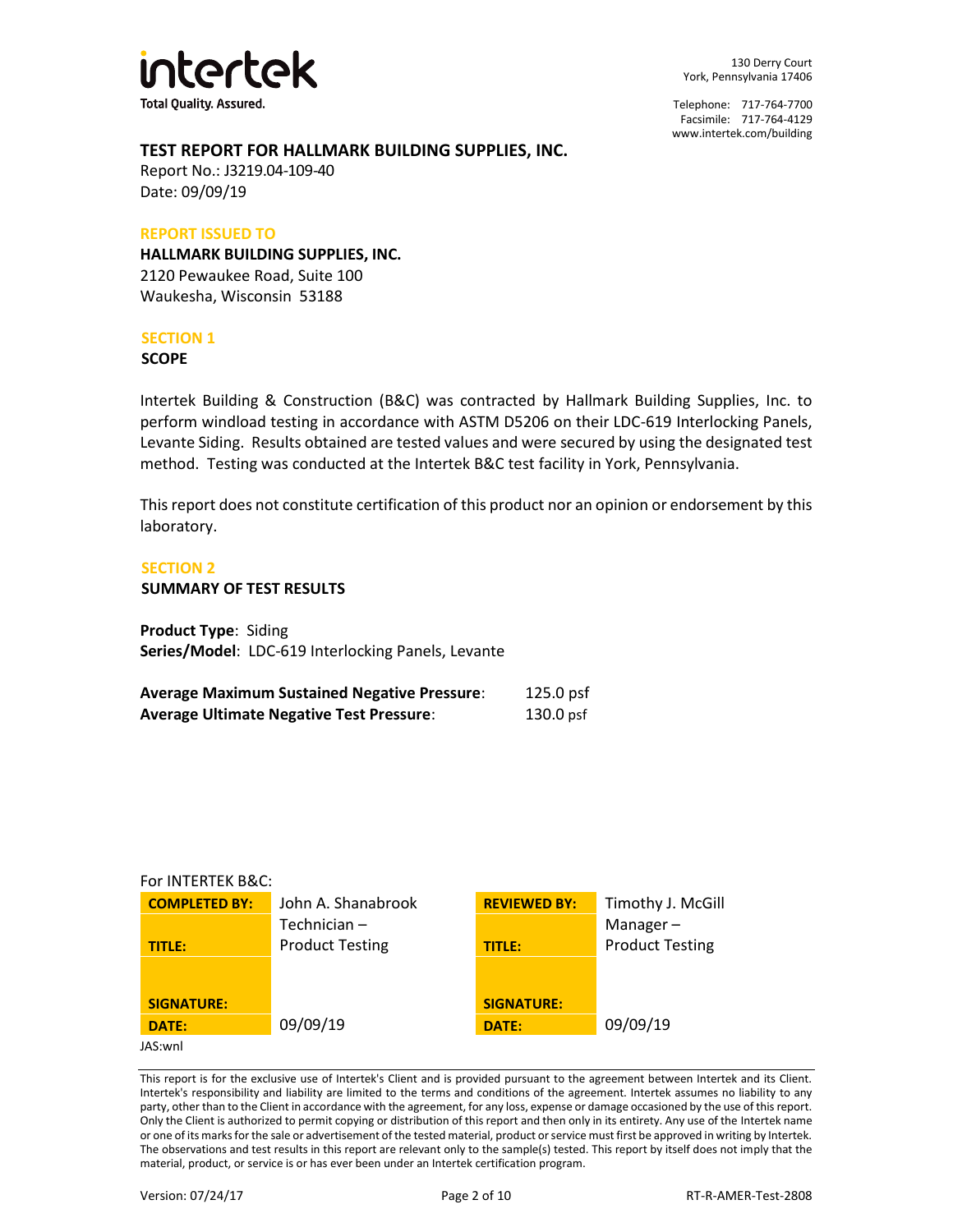

#### **TEST REPORT FOR HALLMARK BUILDING SUPPLIES, INC.**

Report No.: J3219.04-109-40 Date: 09/09/19

# **SECTION 3**

**TEST METHOD(S)**

The specimen was evaluated in accordance with the following:

**ASTM D5206-13**, *Standard Test Method for Windload Resistance of Rigid Plastic Siding* 

#### **SECTION 4**

#### **MATERIAL SOURCE/INSTALLATION**

The specimens were selected by Intertek B&C personnel. The specimens were witnessed during production and tagged prior to shipment on 04/01/19, (Reference Intertek B&C Test Specimen Selection Report No. J3219.02-103-15, dated 04/01/19). Representative samples of the test specimens will be retained by Intertek B&C for a minimum of four years from the test completion date.

The specimen was installed into test buck measuring 4' 1-1/2" wide by 6' high constructed of #2 Spruce-Pine-Fir nominal 2x4 lumber. Two studs were spaced 16" on center (three spans) and were attached to the top and bottom plates with 3" long drywall screws. The right center stud was reinforced with an additional nominal 2x4 stud sistered into place per client request. A sheet of nominal 1/2" thick OSB, with five 4" diameter holes to allow pressure to transfer to the siding, was secured to the studs with #8 x 1-5/8" drywall screws. Silicone was utilized on the backside of the test panel to seal the perimeter. A 2-mil thick plastic film was loosely draped over the interior of the siding to enable attainment of pressure.

The siding was mounted with #8 x 1-5/8" lath self-tapping screws, spaced 16" on center through the sheathing and into the studs.

#### **SECTION 5**

#### **EQUIPMENT**

Tape Measure Verification: 63788 Control Panel: 005406 Weather Station: 63316

#### **SECTION 6**

#### **LIST OF OFFICIAL OBSERVERS**

| <b>NAME</b>        | <b>COMPANY</b>                   |
|--------------------|----------------------------------|
| Michael Hoium      | Hallmark Building Supplies, Inc. |
| Timothy J. McGill  | Intertek B&C                     |
| John A. Shanabrook | Intertek B&C                     |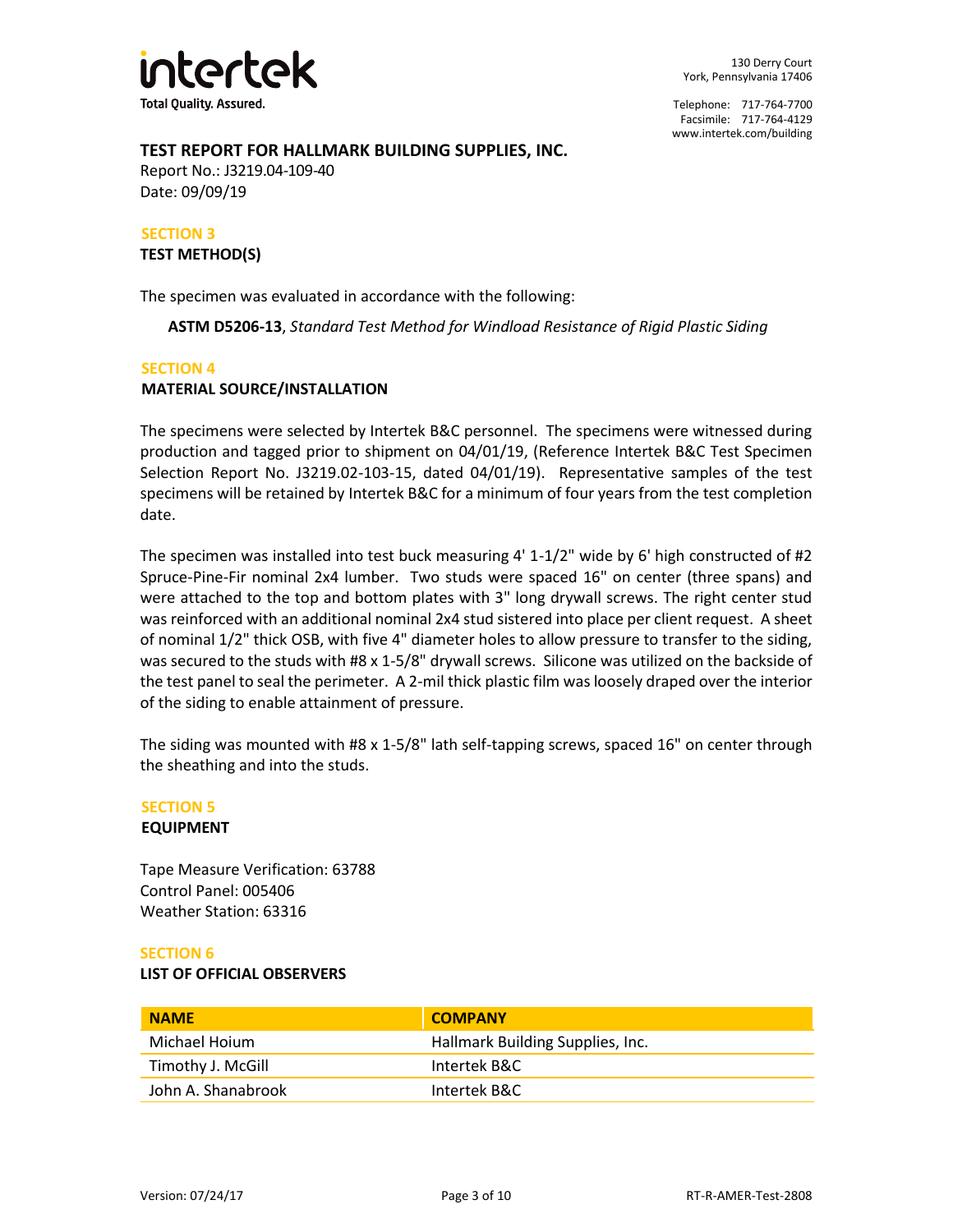

#### **TEST REPORT FOR HALLMARK BUILDING SUPPLIES, INC.**

Report No.: J3219.04-109-40 Date: 09/09/19

#### **SECTION 7**

#### **TEST SPECIMEN DESCRIPTION**

| <b>MANUFACTURER</b>       | Levanté, LLC                         |  |
|---------------------------|--------------------------------------|--|
| <b>SERIES/MODEL</b>       | LDC-619 Interlocking Panels, Levante |  |
| <b>PRODUCT TYPE</b>       | Aluminum siding                      |  |
| <b>MATERIAL TYPE</b>      | Aluminum                             |  |
| <b>NOMINAL THICKNESS</b>  | 0.071"                               |  |
| <b>MEASURED THICKNESS</b> | 0.079"                               |  |
| <b>NAIL HEM TYPE</b>      | Flat                                 |  |
| <b>NAIL HEM THICKNESS</b> | 0.075"                               |  |
| <b>EXTERIOR FINISH</b>    | Flat                                 |  |

Each specimen consisted of four horizontal courses of siding with a male interlock on the bottom and a female interlock on the top. An aluminum starter strip was utilized the length of the bottom plate. A vertical transition strip was installed in the second and third courses over the sistered stud.

#### **SECTION 8**

#### **TEST RESULTS**

The temperature during testing was 29°C - 31°C (85°F - 87°F). The results are tabulated as follows:

**General Note**: *All loads were negative pressure and were held for thirty seconds. A 5.0 psf preload was applied before running specimens to failure.*

| <b>Test Specimen #1:</b> |                                        |  |
|--------------------------|----------------------------------------|--|
| <b>PRESSURE</b>          | <b>RESULTS</b>                         |  |
| 10.0 psf to 125.0 psf    | No damage                              |  |
| 130.0 psf                | Testing stopped due to the wall design |  |

#### **Test Specimen #2**:

| <b>PRESSURE</b>       | <b>RESULTS</b>                         |
|-----------------------|----------------------------------------|
| 10.0 psf to 125.0 psf | No damage                              |
| 130.0 psf             | Testing stopped due to the wall design |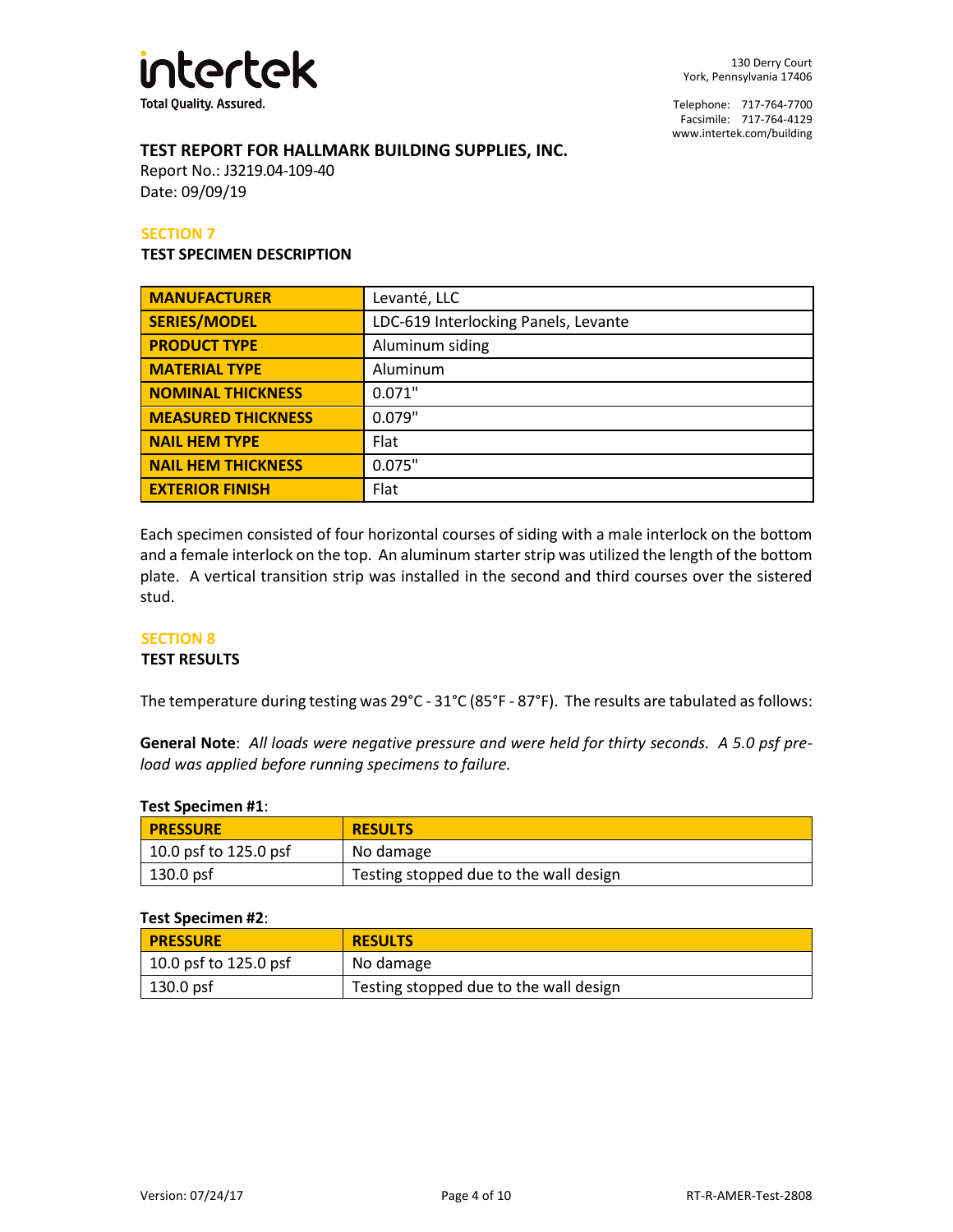

#### **TEST REPORT FOR HALLMARK BUILDING SUPPLIES, INC.**

Report No.: J3219.04-109-40 Date: 09/09/19

#### **Test Specimen #3**:

| <b>PRESSURE</b>               | <b>RESULTS</b>                         |  |
|-------------------------------|----------------------------------------|--|
| $\vert$ 10.0 psf to 125.0 psf | No damage                              |  |
| $\vert$ 130.0 psf             | Testing stopped due to the wall design |  |

#### **SECTION 9**

#### **CONCLUSION**

The specimens tested successfully achieved an Average Maximum Sustained Negative Pressure of 125.0 psf and an Average Ultimate Negative Test Pressure of 130.0 psf.

Testing was stopped due to pressure limits on the testing buck being reached.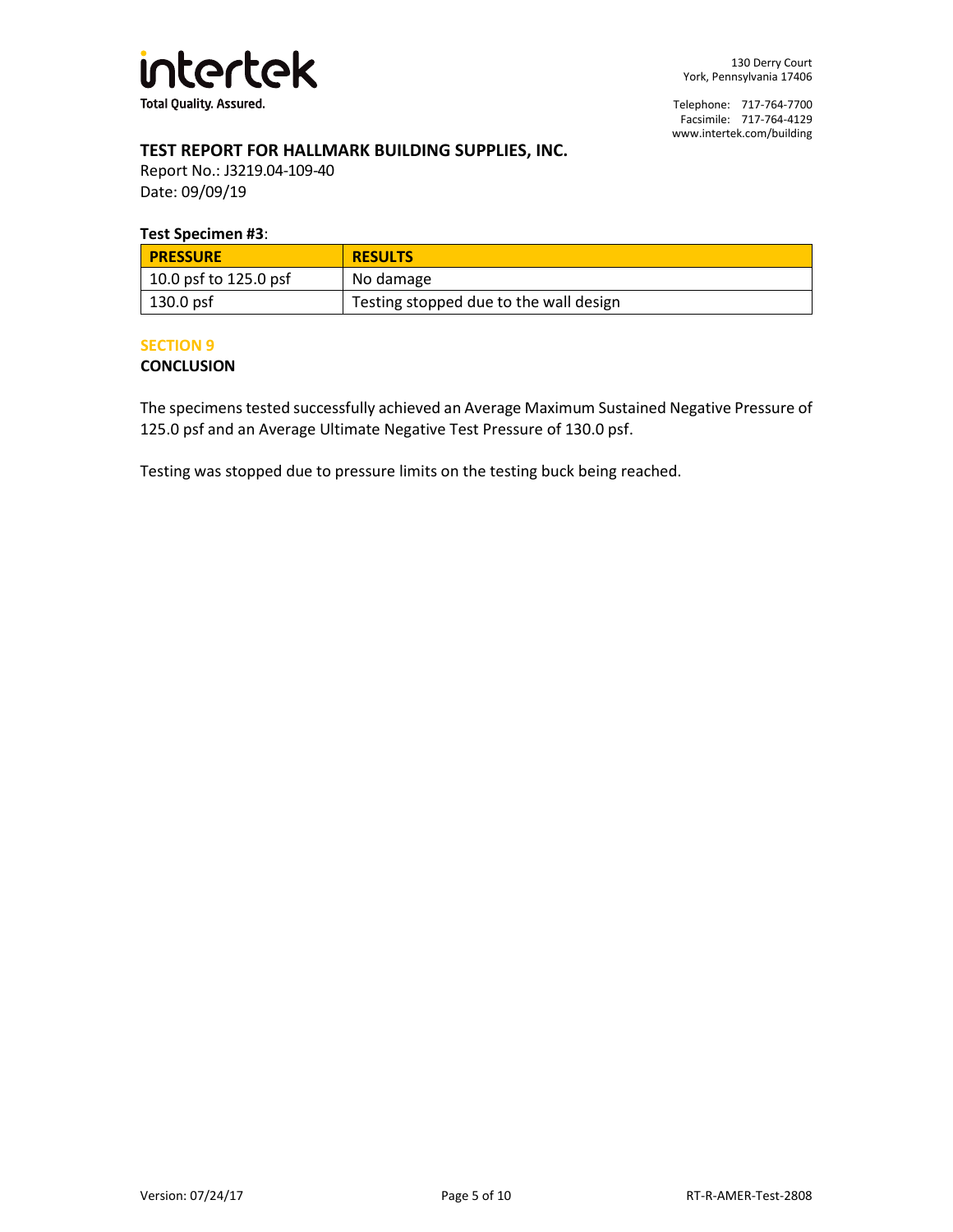

130 Derry Court York, Pennsylvania 17406

Telephone: 717-764-7700 Facsimile: 717-764-4129 [www.intertek.com/building](http://www.intertek.com/building)

#### **TEST REPORT FOR HALLMARK BUILDING SUPPLIES, INC.**

Report No.: J3219.04-109-40 Date: 09/09/19

#### **SECTION 10**

#### **PHOTOGRAPHS**



**Photo No. 1 Specimen #1 Prior to Testing**



**Photo No. 2 Specimen #2 Prior to Testing**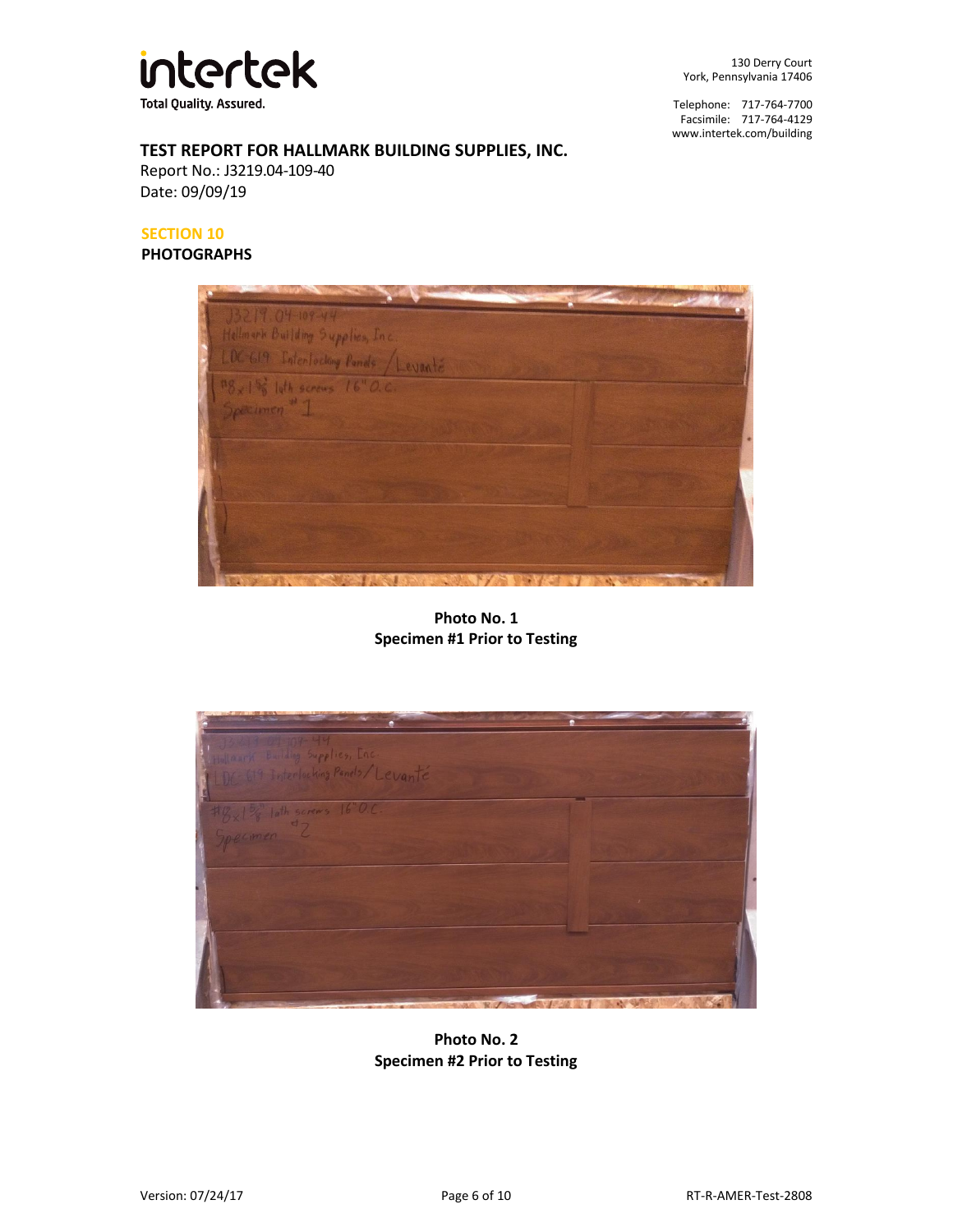

130 Derry Court York, Pennsylvania 17406

Telephone: 717-764-7700 Facsimile: 717-764-4129 [www.intertek.com/building](http://www.intertek.com/building)

### **TEST REPORT FOR HALLMARK BUILDING SUPPLIES, INC.**

Report No.: J3219.04-109-40 Date: 09/09/19



**Photo No. 3 Specimen #3 Prior to Testing**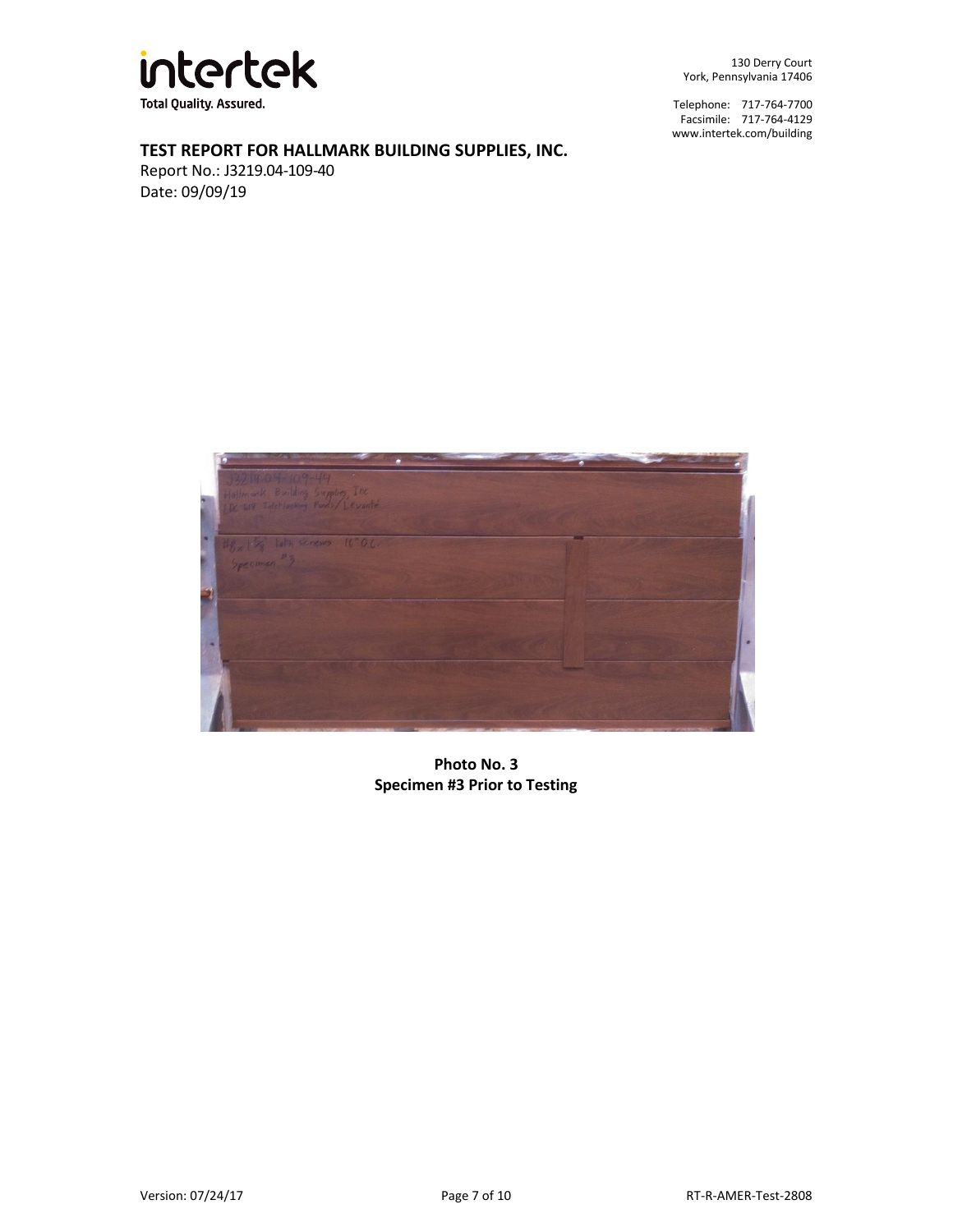

#### **TEST REPORT FOR HALLMARK BUILDING SUPPLIES, INC.**

Report No.: J3219.04-109-40 Date: 09/09/19

#### **SECTION 11**

**DRAWINGS**

The test specimen drawings have been reviewed by Intertek B&C and are representative of the test specimens reported herein. Test specimen construction was verified by Intertek B&C per the drawings included in this report. Any deviations are documented herein or on the drawings.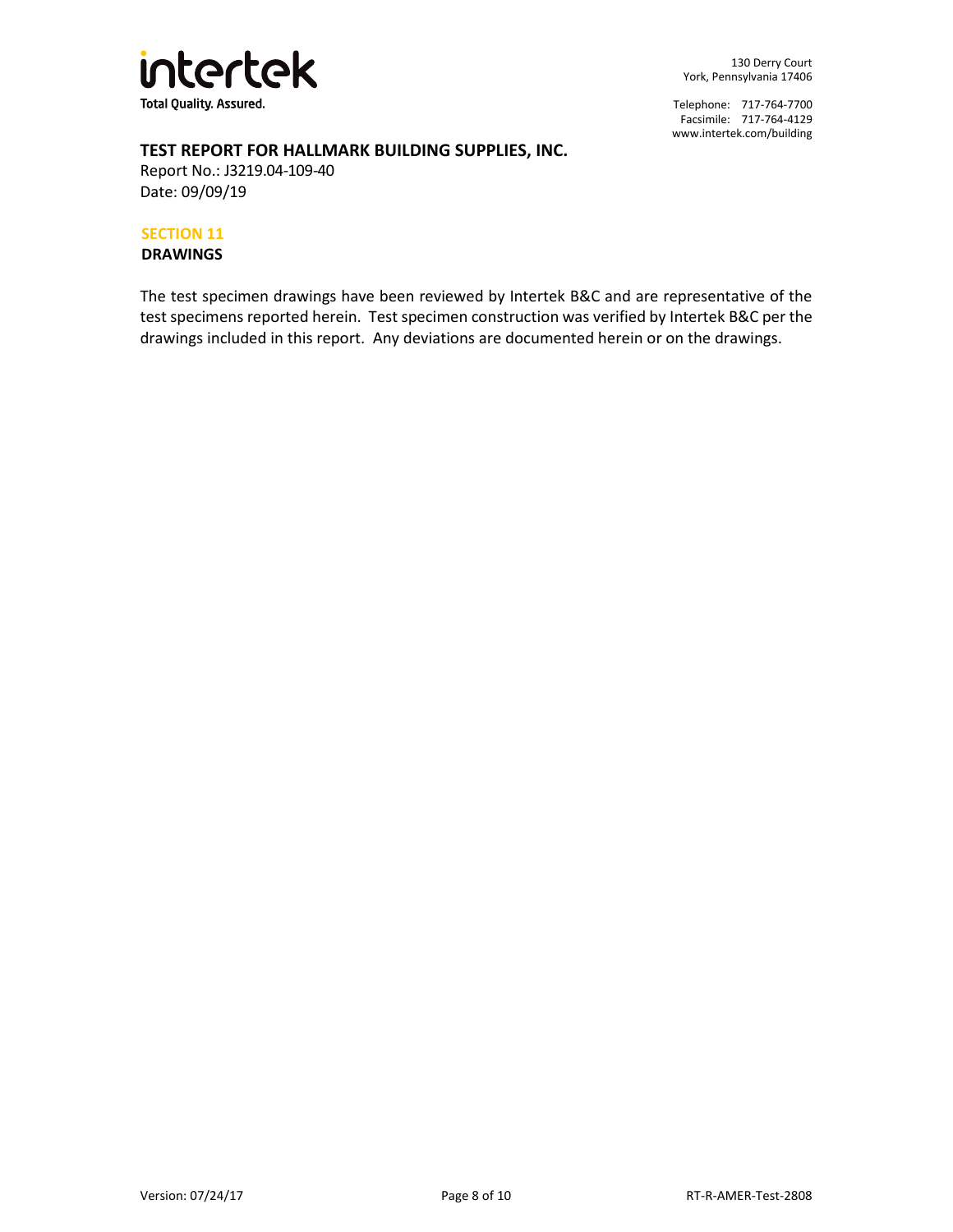